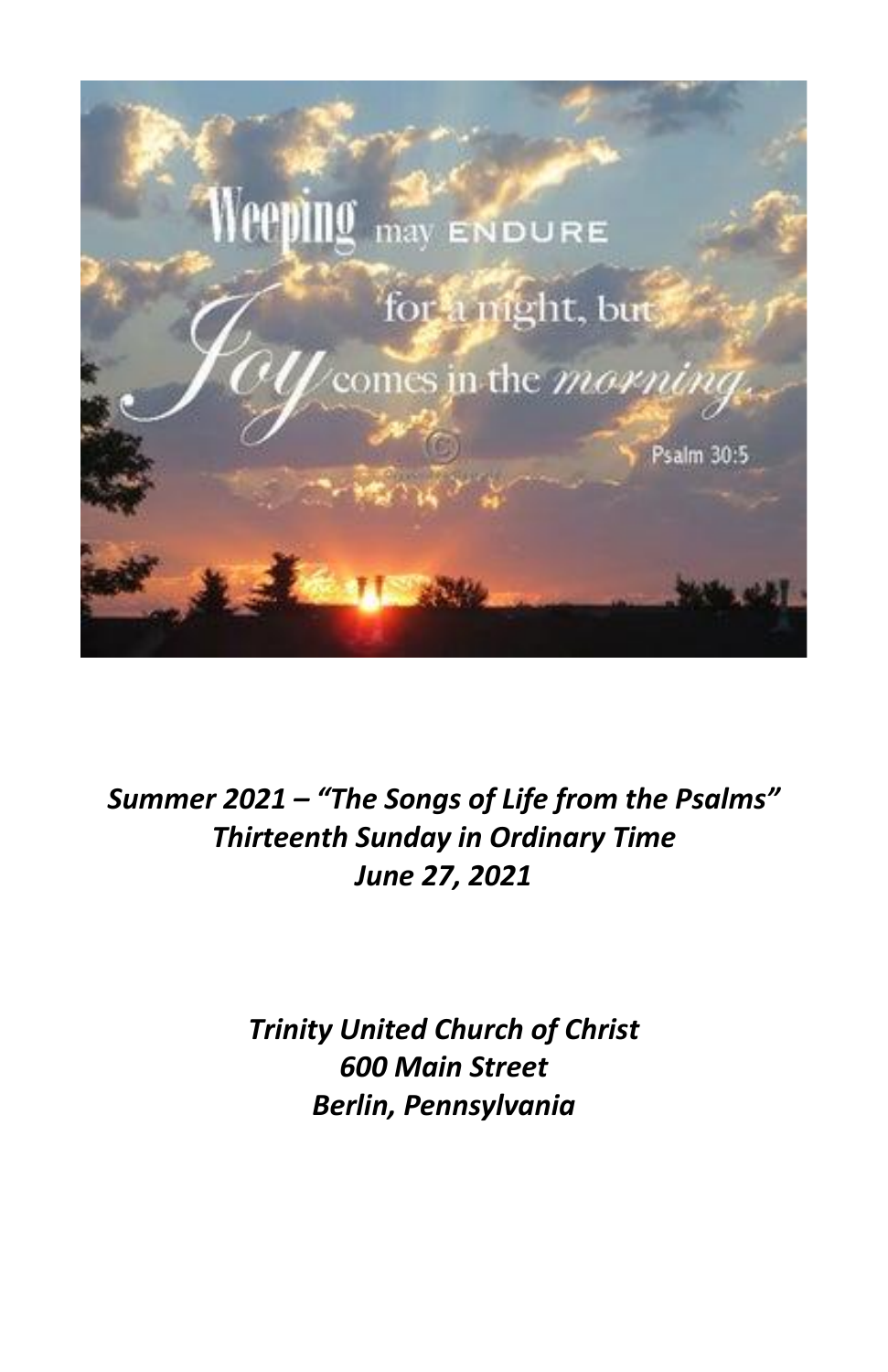#### **\*The Doxology**

#### **\*Invitation to Confession**

*Seeing that we have a great High Priest who has entered the inmost heaven, Jesus the Son of God, let us therefore approach the throne of grace with fullest confidence, that we may receive mercy for our failures*

*and grace to help in the hour of need. In the strength of this assurance, let us confess our sins to God.* ---based on Hebrews 4:14,16

#### **\*Corporate Confession**

Let us confess our sin in the presence of God and of one another.

Holy and merciful God,

**in your presence we confess our sinfulness, our shortcomings, and our offenses against you. You alone know how often we have sinned in wandering from your ways, in wasting your gifts, in forgetting your love. Have mercy on us, O Lord, for we are ashamed and sorry for all we have done to displease you. Forgive our sins, and help us to live in your light and walk in your ways, for the sake of Jesus Christ, our Savior and Lord. Amen.**

**\*Word of Pardon**

#### **\*Hymn of Praise: No. 66** *To God Be the Glory*

#### **The Psalter Psalm 30**

- **1** I will extol you, O LORD, for you have drawn me up and have not let my foes rejoice over me.
- **<sup>2</sup> O LORD my God, I cried to you for help, and you have healed me.**
- **<sup>3</sup>** O LORD, you have brought up my soul from Sheol; you restored me to life from among those who go down to the pit.
- **<sup>4</sup> Sing praises to the LORD, O you his saints, and give thanks to his holy name.**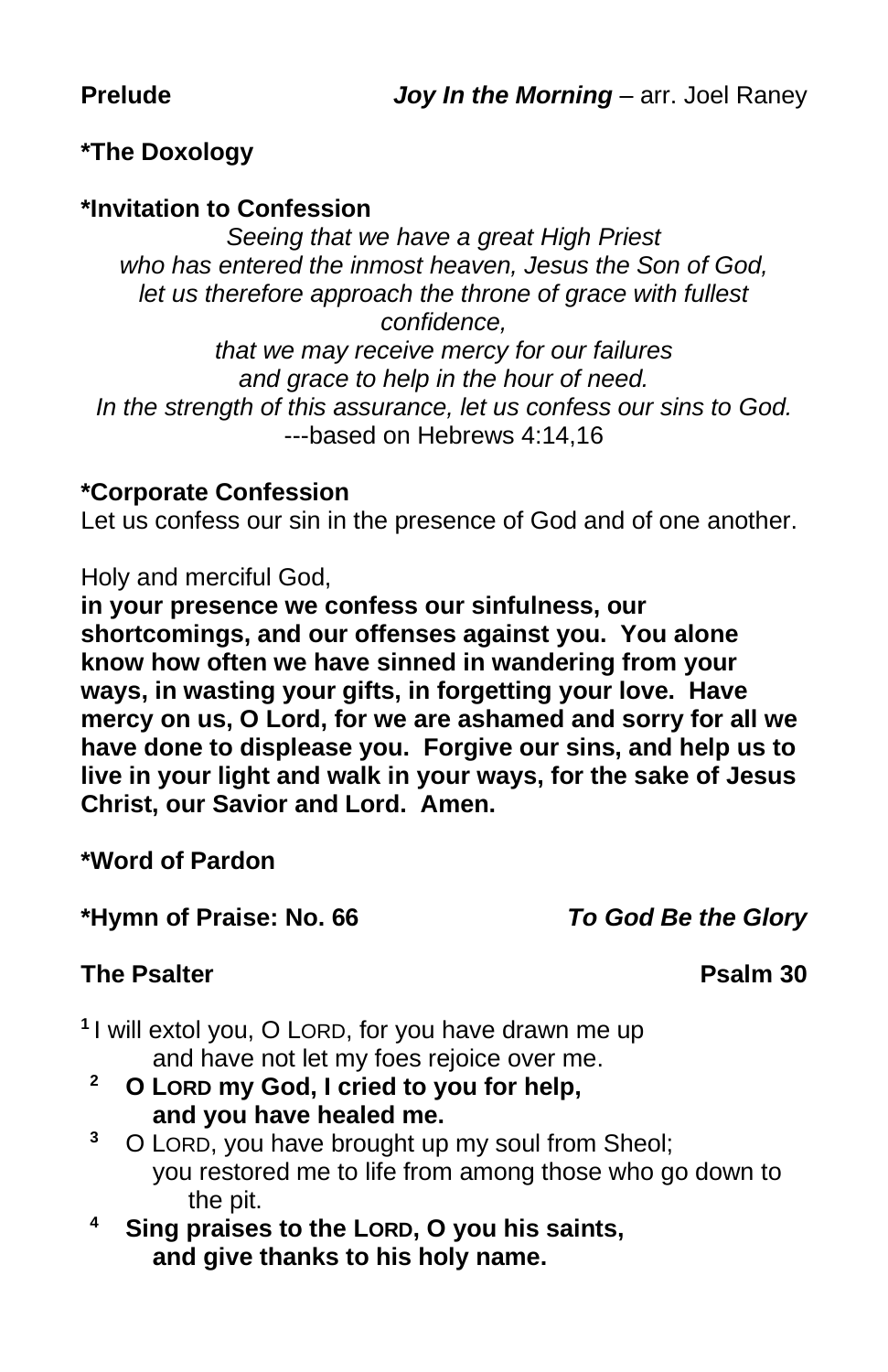**<sup>5</sup>** For his anger is but for a moment, and his favor is for a lifetime. Weeping may tarry for the night, but joy comes with the morning.

- **<sup>6</sup> As for me, I said in my prosperity, "I shall never be moved."**
- **<sup>7</sup>** By your favor, O LORD, you made my mountain stand strong; you hid your face;

I was dismayed.

- **<sup>8</sup> To you, O LORD, I cry, and to the Lord I plead for mercy: 9** "What profit is there in my death,
	- if I go down to the pit? Will the dust praise you? Will it tell of your faithfulness?
- **<sup>10</sup> Hear, O LORD, and be merciful to me! O LORD, be my helper!"**
- **<sup>11</sup>** You have turned for me my mourning into dancing; you have loosed my sackcloth and clothed me with gladness,

**<sup>12</sup> that my glory may sing your praise and not be silent. O LORD my God, I will give thanks to you forever! Glory be to the Father and to the Son and to the Holy Ghost.**

**As it was in the beginning, is now, and ever shall be, world without end. Amen.**

**Pastoral Prayer**

# **\*Song of Preparation** *Psalm 19*

# **\*The Gospel of Our Lord Jesus Christ St. Mark 5:21-43**

**<sup>21</sup>** And when Jesus had crossed again in the boat to the other side, a great crowd gathered about him, and he was beside the sea. **<sup>22</sup>** Then came one of the rulers of the synagogue, Jairus by name, and seeing him, he fell at his feet **<sup>23</sup>** and implored him earnestly, saying, "My little daughter is at the point of death. Come and lay your hands on her, so that she may be made well and live." **<sup>24</sup>** And he went with him.

And a great crowd followed him and thronged about him. **<sup>25</sup>** And there was a woman who had had a discharge of blood for twelve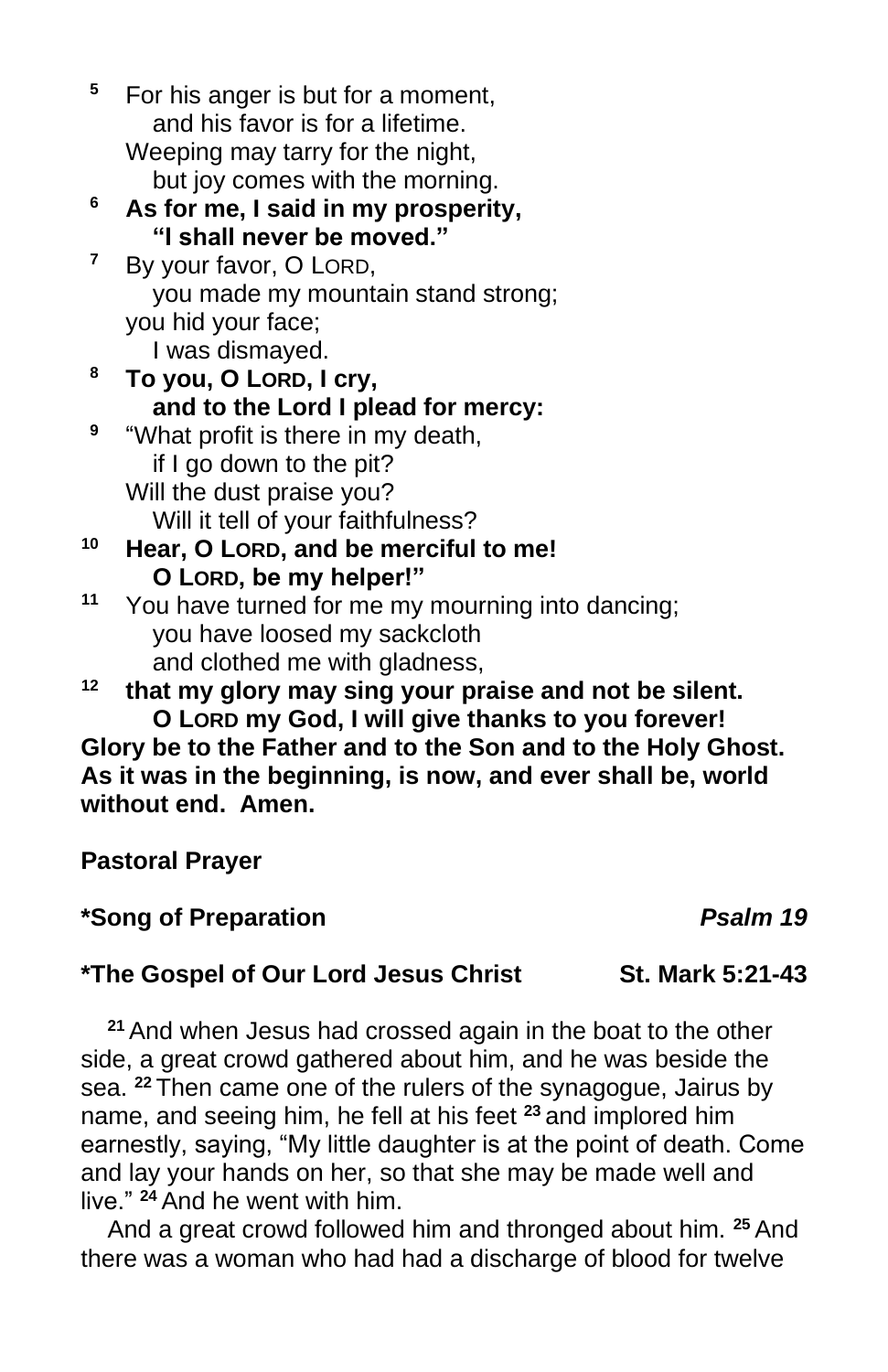years, **<sup>26</sup>** and who had suffered much under many physicians, and had spent all that she had, and was no better but rather grew worse. **<sup>27</sup>** She had heard the reports about Jesus and came up behind him in the crowd and touched his garment. **<sup>28</sup>** For she said, "If I touch even his garments, I will be made well." **<sup>29</sup>** And immediately the flow of blood dried up, and she felt in her body that she was healed of her disease. **<sup>30</sup>** And Jesus, perceiving in himself that power had gone out from him, immediately turned about in the crowd and said, "Who touched my garments?" **<sup>31</sup>** And his disciples said to him, "You see the crowd pressing around you, and yet you say, 'Who touched me?' " **<sup>32</sup>** And he looked around to see who had done it. **<sup>33</sup>** But the woman, knowing what had happened to her, came in fear and trembling and fell down before him and told him the whole truth. **<sup>34</sup>** And he said to her, "Daughter, your faith has made you well; go in peace, and be healed of your disease."

**<sup>35</sup>** While he was still speaking, there came from the ruler's house some who said, "Your daughter is dead. Why trouble the Teacher any further?" **<sup>36</sup>** But overhearing what they said, Jesus said to the ruler of the synagogue, "Do not fear, only believe." **<sup>37</sup>** And he allowed no one to follow him except Peter and James and John the brother of James. **<sup>38</sup>** They came to the house of the ruler of the synagogue, and Jesus saw a commotion, people weeping and wailing loudly. **<sup>39</sup>** And when he had entered, he said to them, "Why are you making a commotion and weeping? The child is not dead but sleeping." **<sup>40</sup>** And they laughed at him. But he put them all outside and took the child's father and mother and those who were with him and went in where the child was. **<sup>41</sup>** Taking her by the hand he said to her, "Talitha cumi," which means, "Little girl, I say to you, arise." <sup>42</sup> And immediately the girl got up and began walking (for she was twelve years of age), and they were immediately overcome with amazement. **<sup>43</sup>** And he strictly charged them that no one should know this, and told them to give her something to eat.

# **Preaching of the Word <b>"PD"**  $PQ''$ *Joy Comes in the Morning!*

**Prayer of Intercession Lord's Prayer** [using **debts** and **debtors**]

**\*Hymn: No. 554** *I'll Fly Away*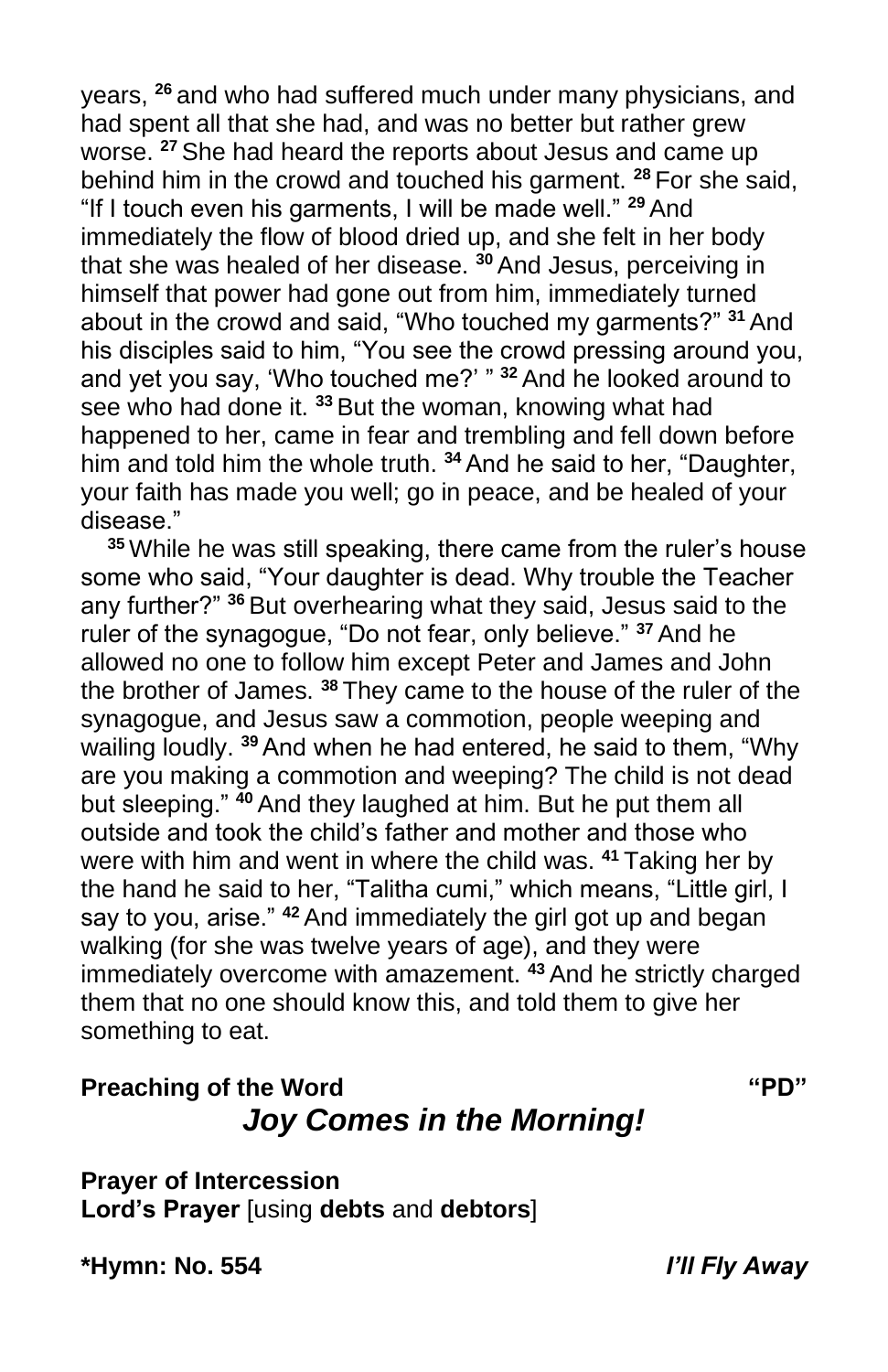#### **\*Sung Dismissal and Blessing** *Now Unto Him Who Is Able*

Now unto Him who is able to keep you from falling. To make you stand in His presence blameless and with great joy. To the only God our Savior, Jesus Christ our Lord. Be the glory, and the majesty, dominion, and authority. Both now and forevermore, Amen. **Give Him the glory, and the majesty, dominion, and authority. Both now and forevermore, Amen!**

### **\*Going Forth**

#### *+ + + + + + +*

*Welcome* to God's House as we the People of God in this place worship the Triune God – Father, Son, and Holy Spirit – together. This summer here at Trinity we are using the order of worship from Calvin, the Swiss Reformer of the 1500's. He is a forebearer of the Reformed faith. In the Berlin documents it notes that the Reformed Church was called "the Calvinist Church." Immediately following the prelude, the organ will modulate to The Doxology. If you need the words and/or music – it may be found at No. 625. The Doxology was written in 1551 and published in the Genevan Psalter. In Calvin's Order of worship the Apostles' Creed was reserved for Sundays when Holy Communion was celebrated.

**Vacation Bible School** will be August 9<sup>th</sup> through Friday August 13<sup>th</sup> here at Trinity. This year we will be exploring the story of "Moses!" Amy Clark and Jean Hart are serving as directors. We are seeking "helpers" to guide students groups, crafts, music, and food! Please offer your talents to make this a memorable event of summer 2021! We missed out on VBS last year due to COVID-19, we feel safe enough to engage with the children this summer.

**Church Picnic –**Church Picnic in the Grove on July 18<sup>th</sup> beginning at 12:30 p.m. We have invited the people of Zion Lutheran to join us so that we might get to know the other congregation that shares our pastor.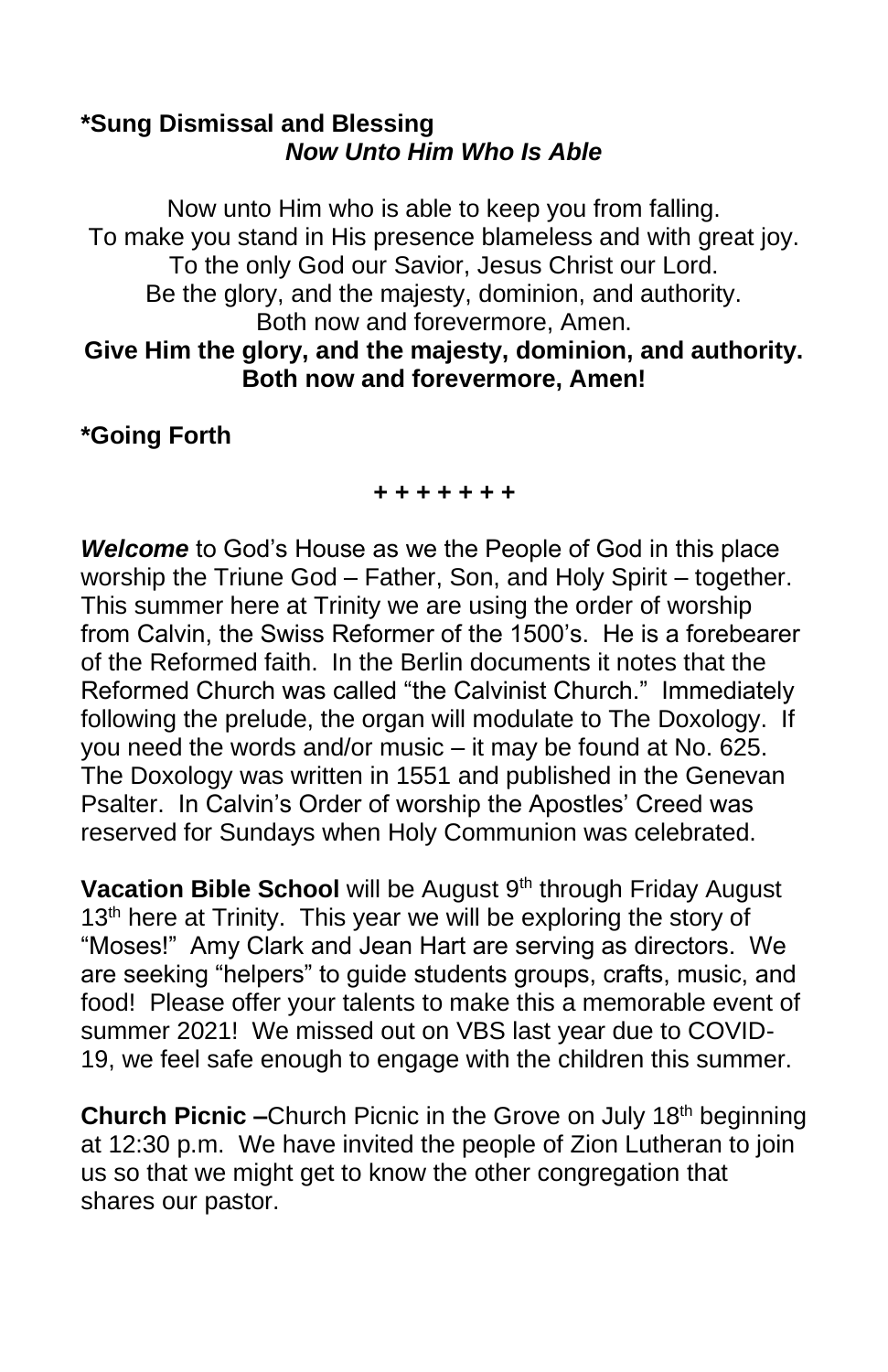**Trinity Celebrates 250 Years** of ministry in 2027. We are starting to think about this celebration and how to commemorate this very special anniversary. Would you be willing to work with a team to create a plan for honoring this anniversary? Speak with Pastor of your interest.

**Parking on Sunday. . .**A gentle reminder, please only park on the lower 4 parking slots in front of the Market on Sunday morning. We appreciate Scott allowing us to park there. The other Sunday when the Market opened many of the slots nearly up to the entrance were filled with cars from Trinity worshippers. We are welcome to use the lot behind the old bank, you may park behind the church, or on Vine and Fletcher Streets.

**JOIN US** as we are guided through the land of the Bible in a video series with renowned teacher and historian Ray Vander Laan. Filmed on location in the Middle East, it transforms your understanding of God and how the land and culture of the Hebrew people shaped their story. The Adult Sunday School class meets immediately following worship service every Sunday at 10:10, during the regular Sunday School time. Tom Calvert

# **Giving From 6/20/2021**

|              | Rec       | <b>Budget</b> | Over/Under |
|--------------|-----------|---------------|------------|
| General      | \$1838.00 | \$2434.93     | $-5596.93$ |
| Ben          | \$94.00   | \$213.46      | $-$119.46$ |
| <b>Maint</b> | \$203.00  | \$163.46      | \$39.54    |
| <b>Total</b> | \$2135.00 | \$2811.85     | $-$676.85$ |

Benevolence includes Food Pantry of \$10.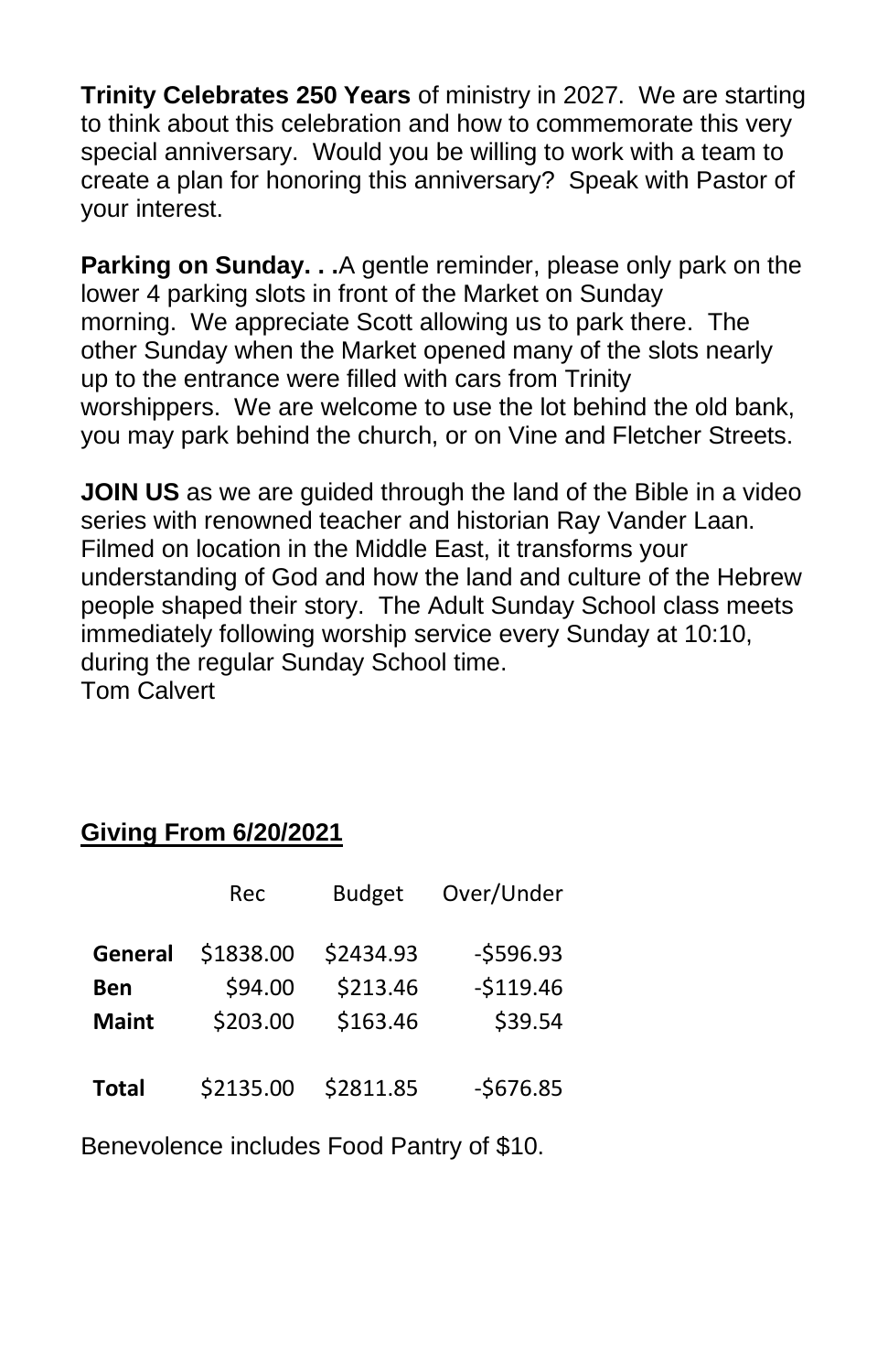# Psalm 19



1995 Mercy/Vineyard Publishing, CCLI Licences #11336142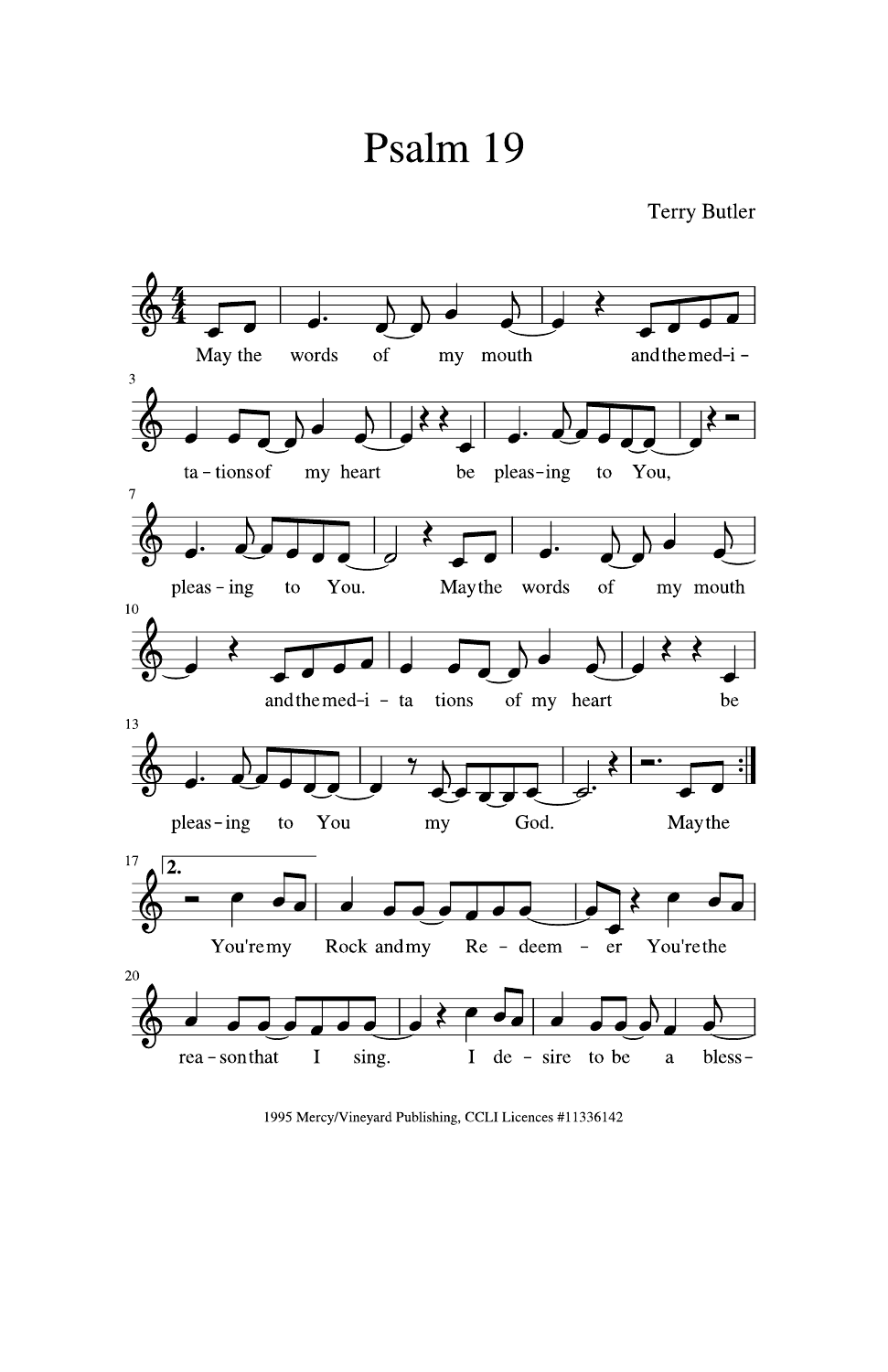











1995 Mercy/Vineyard Publishing, CCLI Licences #11336142

 $\overline{2}$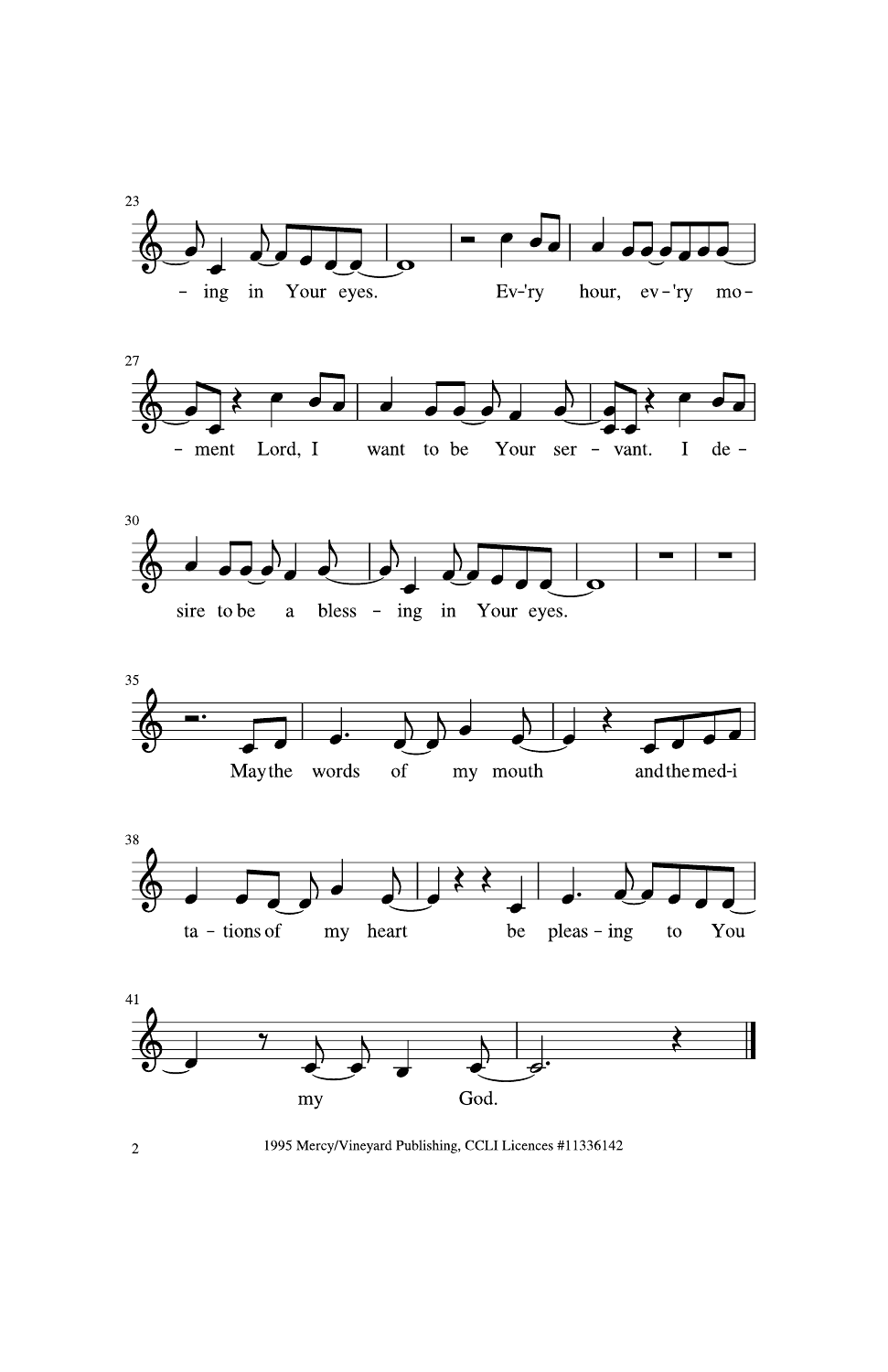

# **Those Remembered in prayer:**

God's guidance and protection for Armed Forces.

### **Shut Ins:**

Roy Bucher, Helen Diest, Mary Forespring, Cynthia Kelly, Lois Krause, Deb Luteri, Lois Saylor, Dirkje Stellingwerf.

# **Healing Concerns:**

Mark Amyot, Donnie Baxter, Lindsey Stotler Cioci, Sue Coughenour, Tammy Coughenour, Pam Crooks, John Durst, Susan Durst, Wilma Durst, Jane Fisher, Linda Gallick, Janet Gindlesperger, Kathryn Grimm, Brenda Leister, Larry McCullen, Bayley Mull, Charles & Glenda Paul, Nancy Schrock, Tyler Seifert, Dwight Smith, Robin Walker, Heather Weighley, Nancy Weighley, John Will, Karen Will, Kimberly Kay Roos Zimmerman

# **The Saints In Action**

Next Sunday – July 4th 9:00 a.m. Worship 10:10 a.m. Sunday School

# *Where You May Find. . .*

**The Nursery:** *is on the lower level for children and their parent. A big screen TV is mounted in the room so that you may watch the service.*